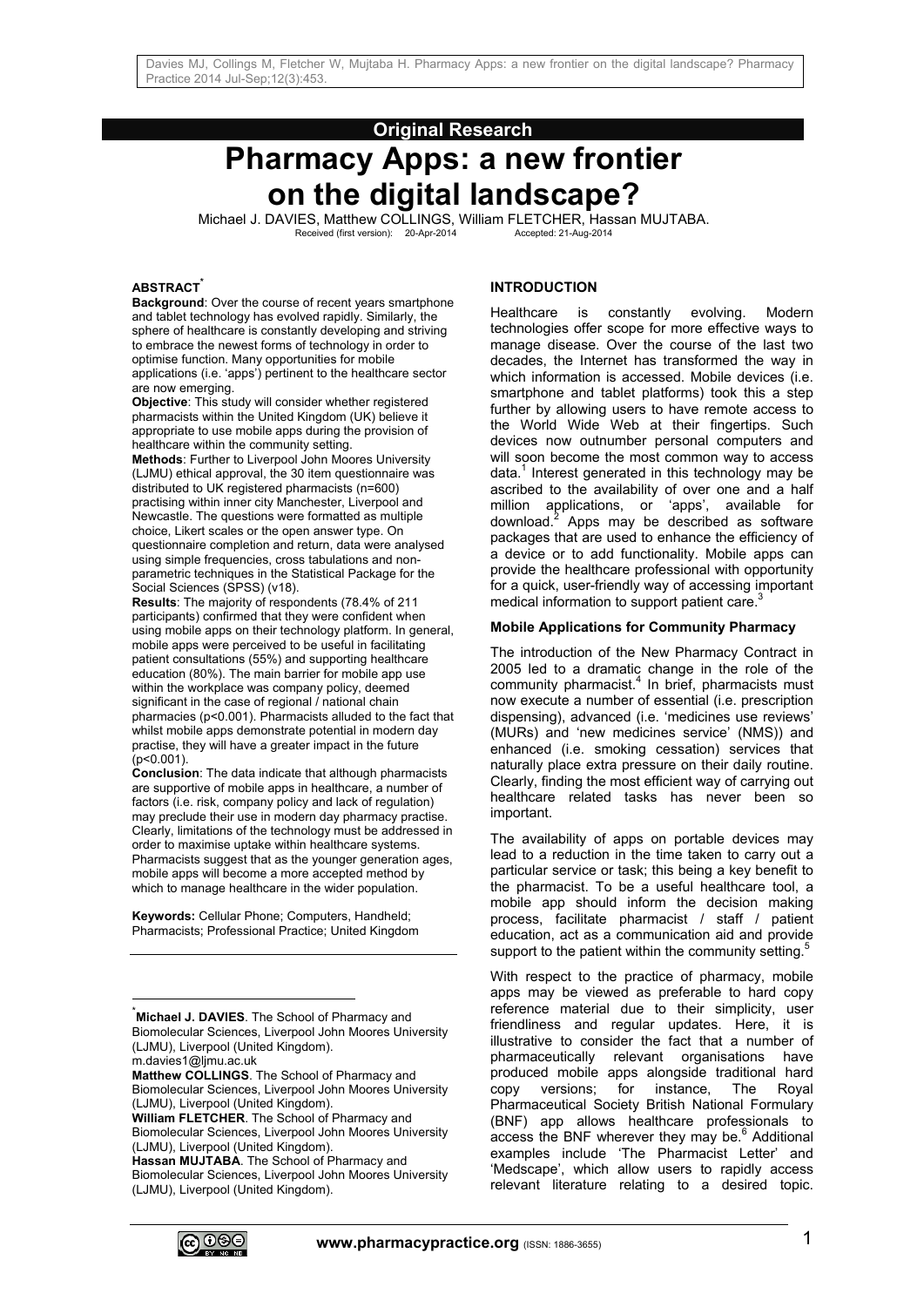Furthermore, in 2011 DeArment investigated the suitability of pharmacy staff nominated as 'Wellness Ambassadors' who were equipped with tablet devices and asked to assist customers in the selection of over-the-counter medicines and vitamins, allowing them to make informed choices based on individual needs. The use of such technology was well received by both staff and customers, it was found to bridge a gap between front of store operations and the pharmacy, which was reported as being deficient.<sup>7</sup>

Mobile platforms also lend themselves well to the management of chronic medical conditions such as diabetes (i.e. promoting safe insulin use and reducing the incidence of hypoglycaemia). $8$  A powerful feature common to all mobile devices is the capacity to connect to additional monitoring platforms via 'sensing technology'. In this regard, Cai and coworkers considered the potential for Bluetooth technology to connect a smartphone to a glucose sensor in  $2012.<sup>9</sup>$  This strategy allowed the patient to store details of their blood glucose levels on a mobile device and then upload the data to the Internet for observation by a monitoring centre. If blood glucose levels were to reach pre-set thresholds an alarm would be triggered to send the patient a text with support information and if necessary details of nearest emergency contacts. This is an excellent example of "advanced healthcare-monitoring".

The technology may also serve to support healthcare education.<sup>10</sup> Education within the healthcare setting is extremely important as there are frequent developments concerning new products and information. Naturally, this topic is extremely broad and a full / detailed explanation is beyond the remit of this document. However, aspects of relevance to mobile app use include pharmacist continuing education, staff training along with patient education.

There is a fundamental expectation, from both regulatory bodies and the public, that all healthcare professionals hold an up-to-date knowledge-base in order to provide optimal healthcare.<sup>11</sup> As part of current registration requirements, UK-based pharmacists are obliged to actively participate in continuing professional development (CPD).<sup>12</sup> In brief, the strategy involves participation in learning activities and the collection of evidence with related reflection; the ultimate aim being to improve practice.<sup>13</sup> Although the process is of educational value, studies suggest that the pharmacist often feels little need to complete CPD and they only undertake the exercise because it is a requirement stipulated by their profession.<sup>14</sup> Here, mobile apps may be beneficial as they could offer both a rapid and convenient way in which to access medical information and facilitate the associated recording of learning activities.<sup>14</sup>

Similarly, organisations providing pharmaceutical services are obliged to have training programmes in place and related assessment strategies to ensure healthcare staff provide safe and effective patient care.<sup>15</sup> That is to say, there is an expectation that all employees hold a good working knowledge of the use and supply of medicines, including prescription and over the counter products.15 With respect to pharmacist prescribing, mobile apps may indeed be applied to aid the process within both the community and hospital sectors. For example, in 2014 Haffey and co-workers considered the usefulness of mobile apps in assisting with the prescribing process in a hospital environment for inexperienced prescribers.<sup>16</sup> Here, the group probed the practicality of 306 mobile apps for use both within and outside of the clinical setting. Overall a wide range of apps were noted to be available for use and a number of these were deemed appropriate to enhance prescribing performance. However, several limitations to the technology were outlined within the study (i.e. clinical reliability), which will be discussed in further detail within this article. Mobile apps may therefore hold potential to help pharmacists in gathering, contextualising and applying information to provide an effective clinical service.

Moreover, in order to optimise treatment outcomes it is important that patients understand aspects relating to their medical condition(s) and associated management strategies (i.e. patients should be educated to a suitable level). Currently, several mobile apps are available for recommendation to educate the patient and include for example Cures A-Z, Wellnote and Diabetes UK Tracker.<sup>17</sup> An interesting approach for patient education within the clinical setting is the use of digital video apps on mobile platforms. This particular route was investigated by Brock and Smith in 2007, where 51 individuals in an outpatient infectious disease clinic at an academic medical centre were asked questions immediately before, immediately after and 4-6 weeks after exposure to digital video on the assigned mobile platforms.<sup>18</sup> Markers for investigation included patient understanding of their disease and treatment strategies along with adherence to medication. The group noted statistically significant improvements in patient understanding further to viewing the digital videos. Overall, it was concluded that the use of digital video on mobile platforms may be extremely useful to convey healthcare information and that the media was indeed patient friendly.

Furthermore, scope exists for mobile apps to be utilised during patient consultations (i.e. MURs and NMS) with the pharmacist. Here, mobile apps such as Medscape may be applied to educate the patient, enhance compliance and adherence.<sup>17</sup> With respect to the latter point, Dayer and colleagues considered the possibility of using mobile apps to improve medication adherence.<sup>19</sup> At the time, the group suggested that mobile apps offer a fresh route for patients to derive the maximum benefit from treatment regimens (i.e. by reminding the patient to follow the treatment plan). The principal finding from this particular research study was the fact that mobile apps do indeed hold great potential to support non-adherent patients.

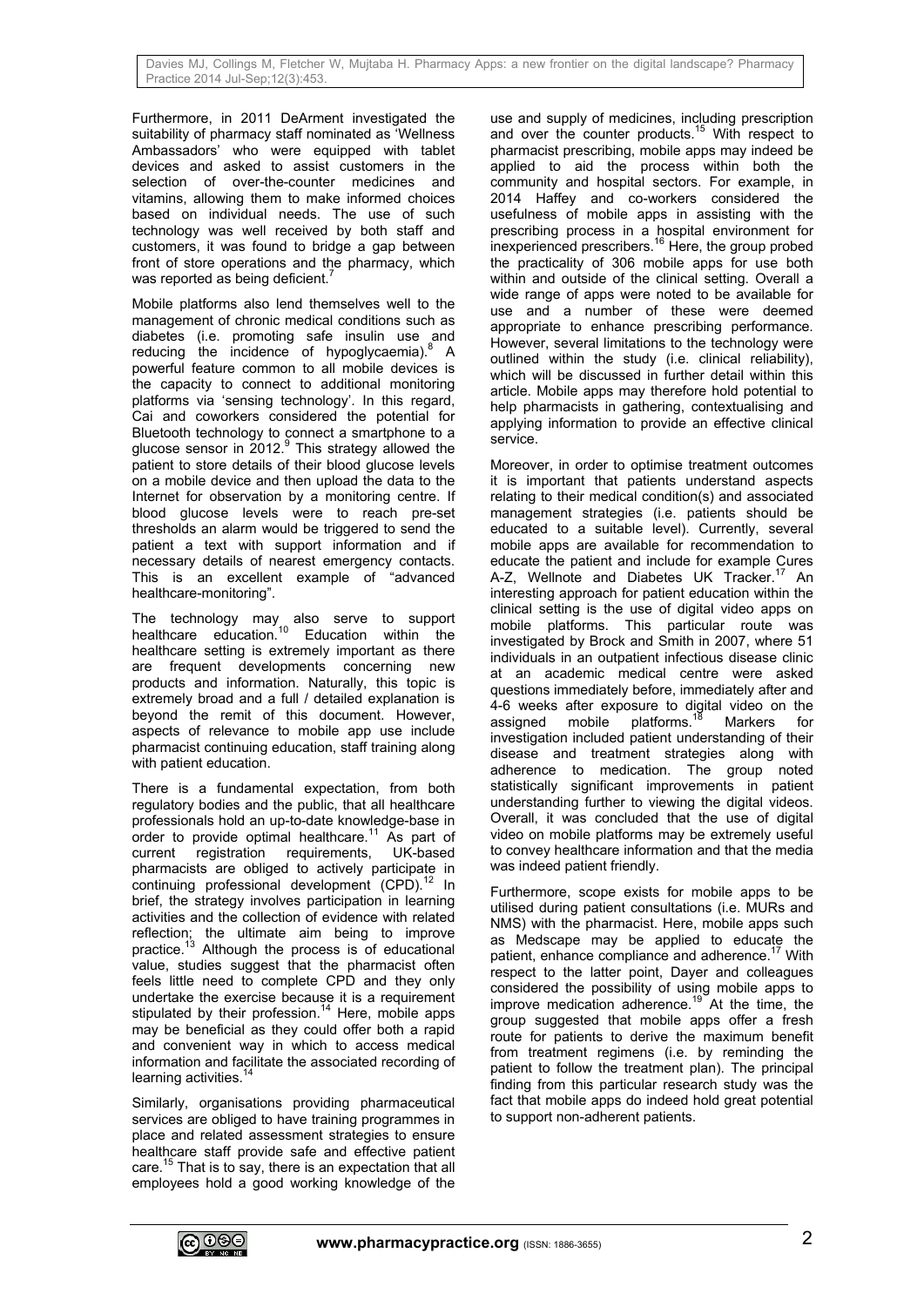## **Barriers to Mobile App Use in Community Pharmacy**

Although mobile apps appear to demonstrate promise in the field of healthcare, a number of issues surrounding the use of such technology exist. For instance, patient age may significantly hinder uptake. Should the patient belong to the 'older generation' it is unlikely, but not impossible, they would utilise the technology platforms due to lack of familiarity. Organisations may have in place lack of familiarity. Cryamodicies that preclude the widespread use of mobile devices in the working environment.<sup>2</sup> Additionally, poor store network coverage can interfere with those apps that require an internet connection.

A further prohibitive point associated with such technology involves the aspects of reliability and accuracy of the software platforms. $21$  Healthcare professionals may indeed be disinclined to use mobile apps should they hold concerns regarding suitability of use, a fact that may be attributed to our increasingly litigious societies. Naturally, these are all valid concerns relating to the use of mobile apps in the modern day healthcare setting and are investigated in greater detail within this piece.

# **Lead In**

Mobile technology is becoming ever more prominent within society and is now unavoidably filtering into the healthcare arena. To date, limited research has been conducted to establish opinions held by pharmacists towards the use of mobile apps in healthcare. $2^2$  As a consequence, we believe it to be both timely and appropriate to consider the views held by pharmacists towards the use of mobile apps within the community setting.

# **METHODS**

# **Questionnaire Preparation and Ethical Approval**

Prior to study execution, a thorough literature review was conducted in order to identify current opinion regarding the use of mobile apps within the community pharmacy setting. Upon inspection of the published material, it was evident that important themes included the level of confidence a pharmacist has when using a mobile app, whether mobile apps have a role in modern day community pharmacy, the suitability of using a mobile app when compared to a hard reference source, the appropriateness of using a mobile app during patient consultations and barriers that may prevent the use of mobile apps. To this end, typical questions for the participants included:

- 1. How confident do you feel in using mobile apps?
- 2. To what extent do you believe healthcare apps have a place in modern day community pharmacy?
- 3. How comfortable would you be in using a mobile app over a hard copy reference source?
- 4. Mobile apps offer scope to aid the pharmacist during patient consultations (i.e. MURs and NMS).
- 5. Which of the following, if any, would present as a barrier to using mobile apps in your pharmacy?

The questionnaire was prepared using a range of Likert statements based upon the recurrent themes. For instance, the Likert scales involved: 'To a great extent', 'To a moderate extent', 'To some extent', 'To a small extent' and 'To no extent'. In addition, opportunity was given for respondents to offer their views in 'free-text' boxes to enable the reasoning of key trends noted within the data. Further to completion of the questionnaire and support materials (i.e. cover letter and participant information sheet) ethical approval was sought and obtained by the Liverpool John Moores University (LJMU) ethics committee.

# **Questionnaire Distribution**

During January 2013, a questionnaire pack was distributed to 600 community pharmacies located within inner city Liverpool, Manchester and Newcastle. The pack consisted of a 30 item questionnaire, a covering letter, a participant information leaflet along with an A5 freepost response envelope for document return and confirmation of consent. At all times the information remained confidential. The questionnaires were coded for tracking purposes. In an attempt to improve the response rate, follow up calls were made to those pharmacies who did not respond after two weeks of receiving the questionnaire; if necessary, the questionnaire completed over the telephone or another questionnaire pack dispatched if requested.

# **Statistical Analysis**

The data were collated and entered into the SPSS v18 platform to allow appropriate analysis; all entries were validated via triple inspection. Initially, descriptive tools were employed to obtain simple frequencies and cross-tabulations for the more basic type of question (i.e. How confident do you feel in using mobile apps?). Non-parametric techniques were utilised in the data analysis as these do not require a normal distribution in the identification of underlying trends. Here, cross referencing between demographic questions and opinions (i.e. those enquiries containing Likert scales) included the Mann-Whitney test along with the Kruskal-Wallis test and the p values were then recorded; where a p-value of less than or equal to 0.05 was deemed to be of statistical significance.

# **RESULTS**

# **Pharmacist Demographics**

A total of 211 completed questionnaires were received from UK registered pharmacists; thus providing a response rate of 35.1% for this study. The participants included 102 females (48.3%) and 103 males (48.8%). With respect to age, the cohort were assigned to two brackets; namely between 21- 35 years old (60.7%) and over 35 years old (36.5%). Respondents were grouped as either 'pharmacy managers / owners' (61.1%) or 'employee / locum / relief pharmacists' (36%). In the main, pharmacy premises were linked to a regional or national chain (60.2%) with others being members of local group or single independents

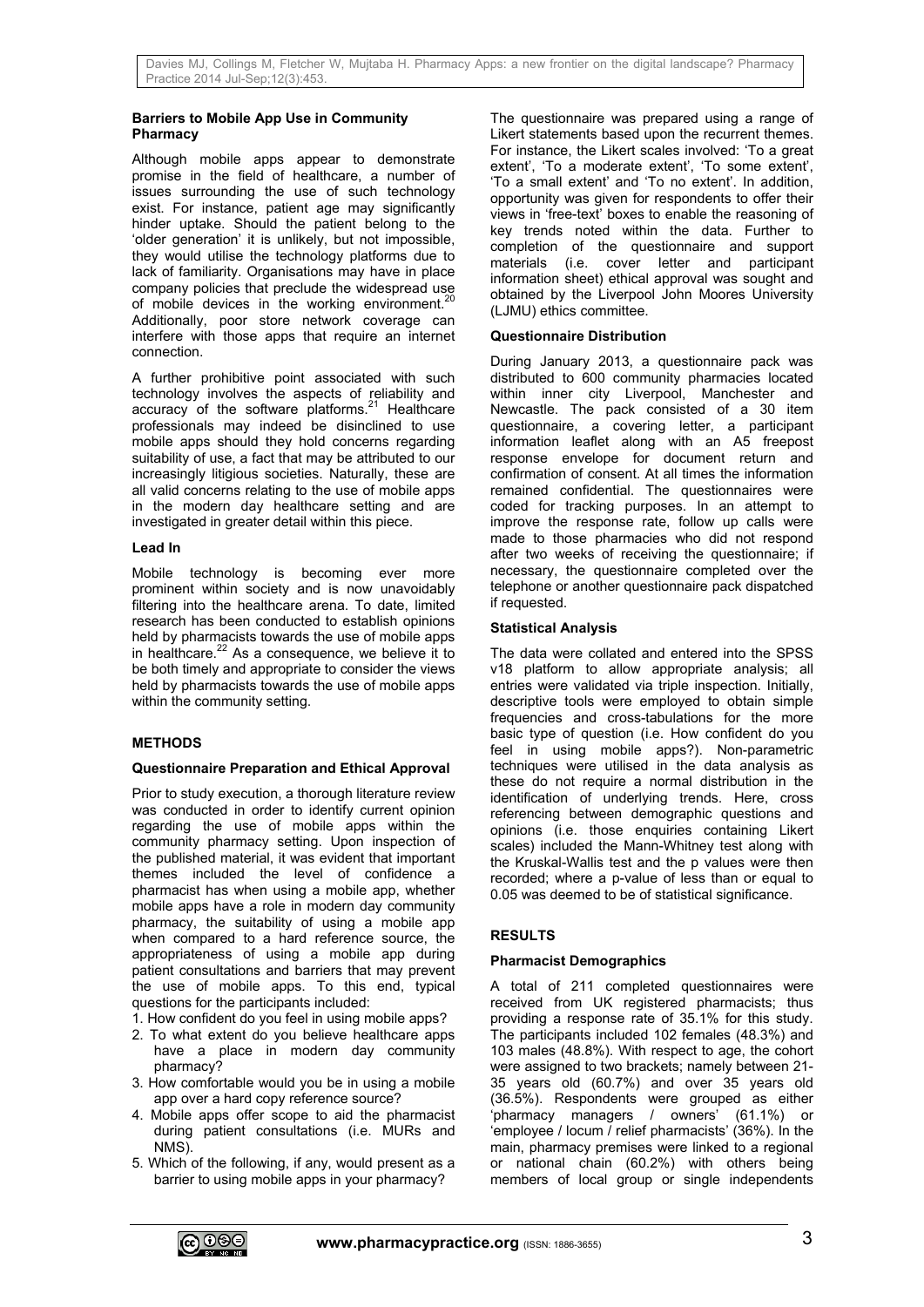

Figure 1. Pharmacist Level of Comfort with using a Mobile App over a Hard Copy Reference Source

(37%). Participants possessed a wide ranging level of experience, with 119 people having practised for 10 years or less (56.4%) and 86 participants working for 10 years or more (40.8%). Within the study group 6 individuals failed to provide demographic information.

#### **Study Data**

#### PHARMACISTS LEVEL OF CONFIDENCE AND COMFORT IN MOBILE APP USE

The data suggest that those pharmacists surveyed were confident when using mobile apps on portable devices. The majority of respondents (78.4%) agreed that they held a degree of confidence when using mobile apps, with only a small minority (2.5%) of individuals stating that they were not at all confident. The trend in the data is to be expected as smartphone and tablet devices are now becoming engrained within society and it is expected that pharmacists would be use the technology on a daily basis.

Participants were subsequently invited to consider whether they would be comfortable in using a mobile app over a hard copy reference source, the results are presented in Figure 1.

In the main, respondents were comfortable in using mobile apps to acquire information located within traditional reference sources (i.e. BNF / Martindale). However, it was apparent that pharmacists demonstrated a degree of caution in this regard as illustrated by:

"It depends on the app; I would only use a referencing app if it were from an official source such as the BNF app." Pharmacist A.

"I'd only be happy to use and buy an application which was from an official body or organisation such as the BNF or NHS" Pharmacist B.

Furthermore with respect to daily practise, participants were asked to consider to what extent they agreed mobile apps have a role to play in providing advanced services to patients, the data are illustrated in Figure 2.

Upon inspection, it is evident that just over half of the respondents (55%) agreed that mobile apps may offer potential to facilitate effective advanced service provision. However, a number of respondents suggested that the use of mobile apps may not be appropriate during patient consultations:

"If I have my phone out when talking to a patient, they often find it unprofessional" Pharmacist C.

"Older patients may find it rude if I use my phone during a consultation, I've had odd reactions before when simply using the calendar." Pharmacist D.

Overall, the data suggest that whilst the majority of pharmacists surveyed believe mobile apps may offer potential to aid patient consultations, care must be taken to ensure individuals are not offended when mobile technology is used during clinically important discussions.

## THE SUITABILITY OF MOBILE APPS IN HEALTHCARE EDUCATION

Mobile apps may be employed within the healthcare setting to facilitate pharmacist, staff and patient education. Consideration was initially given to the suitability of mobile apps in pharmacist continuing education, the results are displayed in Figure 3.

Upon inspection, the majority of pharmacists (80.5%) suggested that they would likely engage (i.e. very, quite or somewhat likely) with mobile apps to support their continuing education. Only a small minority of the sample (19.4%) did not perceive mobile apps as useful tools to aid in the continuing education process. A number of supportive

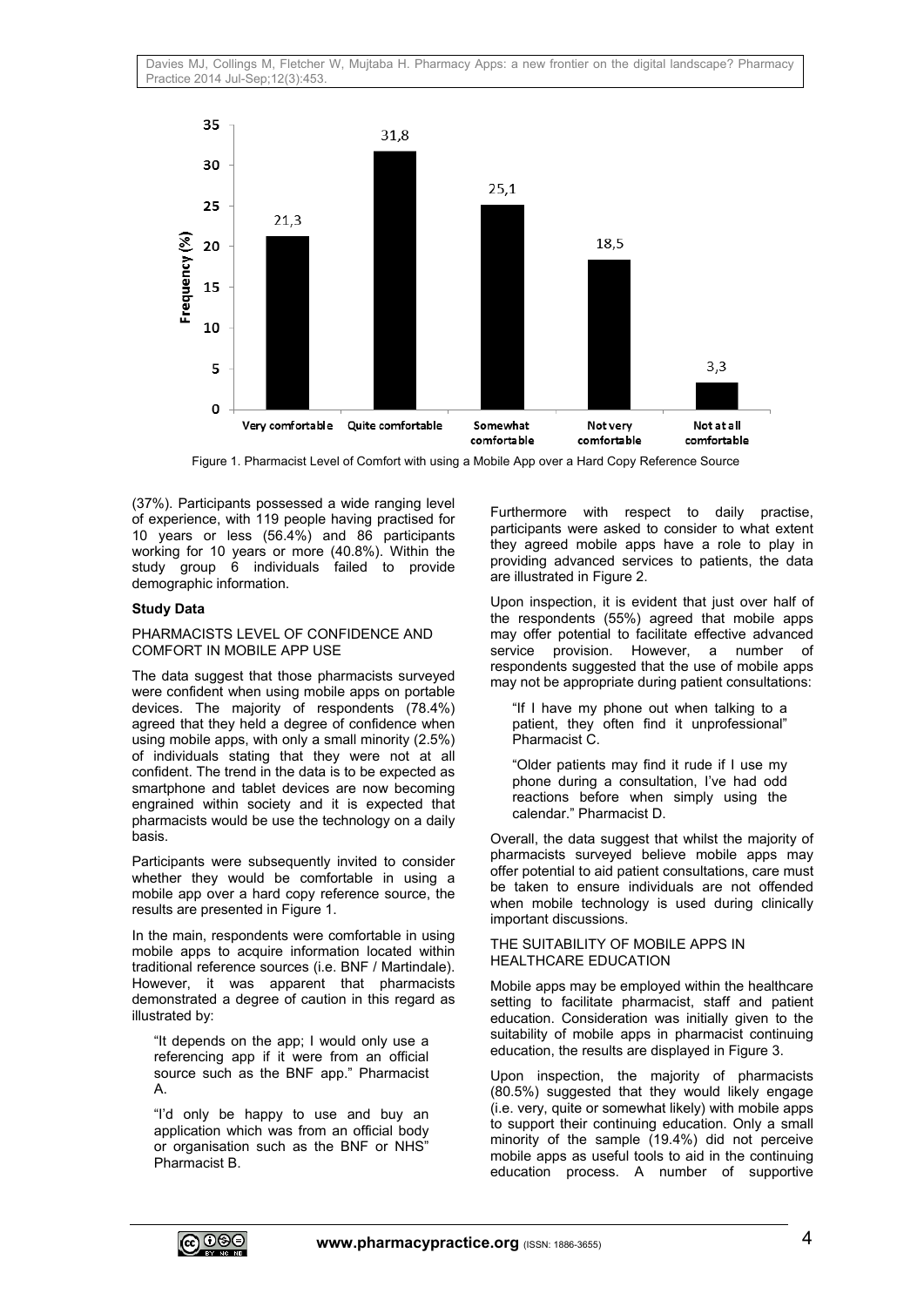

Figure 2. Mobile Apps Offer Scope to Aid the Pharmacist during Patient Consultations (i.e. MURs and NMS)

comments obtained from the pharmacists involved with the study included:

"I am seeing trends developing in the direction of apps for pharmacist's continuing education" Pharmacist E.

"Recording CPD on my phone would be very handy" Pharmacist F.

"I already use the CPPE monthly quiz app so I would be happy to use others.' Pharmacist G.

With the use of mobile apps for staff training in mind, the respondents did in fact demonstrate a degree of comfort. Here, a total of 78.2% of those surveyed suggested that they were comfortable (i.e. very, quite or somewhat) in using mobile apps to facilitate staff training within the pharmacy. In a similar manner to the data presented above, a minority (21.8%) were not fully comfortable in using the technology to assist with staff training.

In relation to these points, the respondents appeared to be relatively content in using mobile apps for patient education purposes. The majority of individuals (80.1%) were generally (i.e. very, quite or somewhat) content with utilising mobile apps during periods of patient education; it was evident that 14.7% of individuals questioned were 'very content' to use mobile apps for this reason.

It is interesting to note the parallel within the data sets relating to pharmacist education, staff training and patient education. In all cases, the participants demonstrated a general agreement that mobile apps may indeed hold a role in the education of individuals within the modern day healthcare setting.

All participants were asked to consider whether they would or would not recommend a mobile app for a



Figure 3. The Likelihood of Pharmacists using Mobile Apps for Continuing Education Purposes

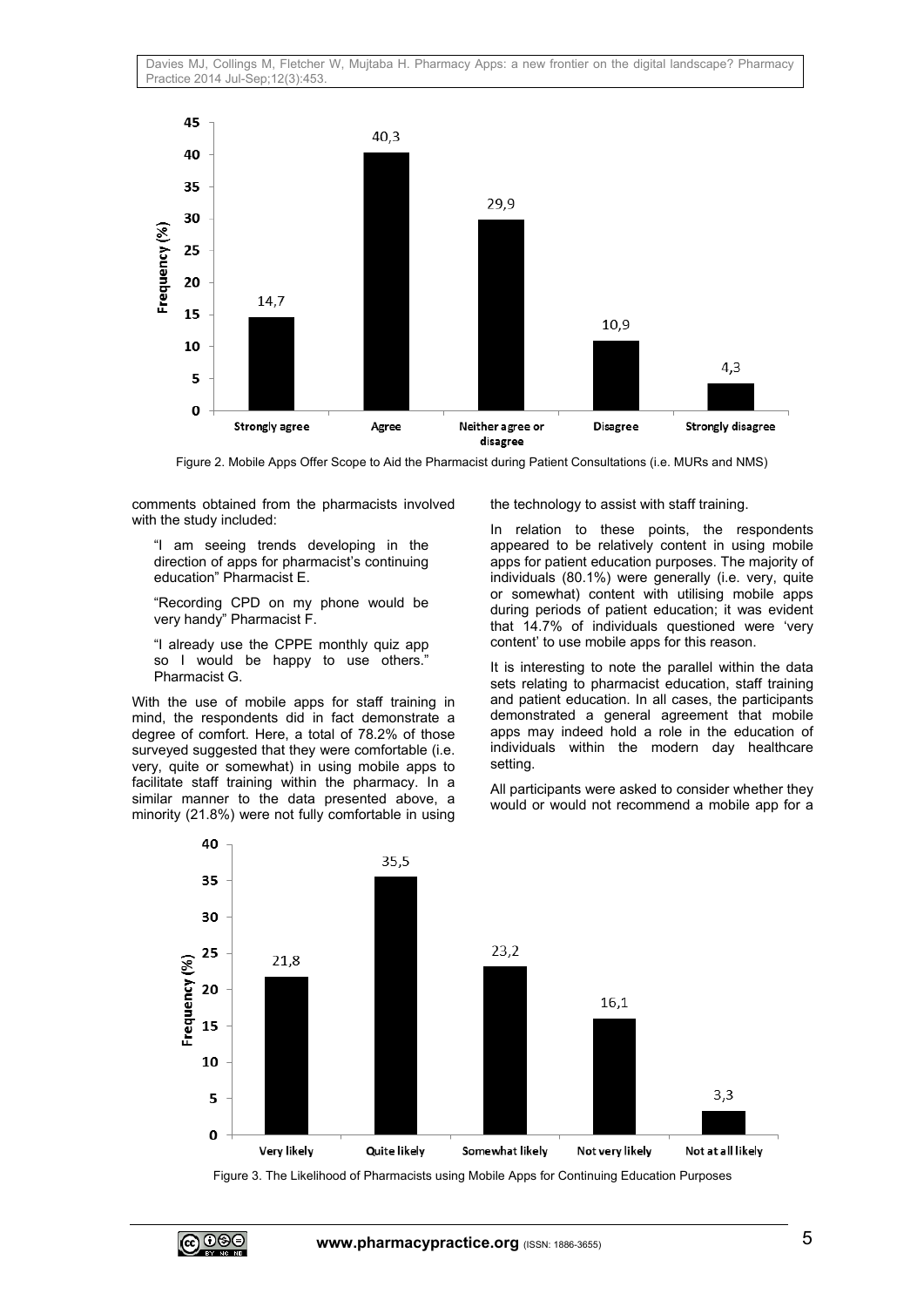

Figure 4. Pharmacist willingness to recommend a mobile app for a range of commonly presenting conditions

range of medical conditions that may present on a daily basis within the pharmacy; namely weight loss and exercise, general health issues, sleep and meditation, pregnancy, disease management and smoking cessation. The data acquired for this element of the study is presented within Figure 4.

The results indicate that the respondents would be more likely to recommend mobile apps to support weight loss (73.5%), general health issues (65.4%) and smoking cessation (56.4%) within the community pharmacy setting. The participants appeared less willing to recommend mobile apps for sleep and meditation (70.6%), pregnancy (67.8%) and disease management (65.9%). On reflection, a clear mismatch presents within the data set, which may be attributed to the level of risk perceived to both the pharmacist and the patient.

#### BARRIERS TO MOBILE APP USE IN THE **WORKPLACE**

Participants were invited to consider practical limitations to mobile app use within the community pharmacy setting; aspects for reflection included company policy, network coverage, battery life, time available for use and the cost of the mobile app. Here, the type of pharmacy was specifically considered. The data obtained from this arm of the study are presented in Table 1.

Upon inspection of the data, it is evident that all highlighted parameters impose some form of limitation on the use of mobile apps within the workplace. However, statistical significance was only apparent in the case of company policy (p=0.000). It is apparent that pharmacists working within a regional or national chain were more likely to suggest that company policy would limit mobile app use when compared to counterparts employed within independent / local pharmacy outlets.

#### THE ROLE OF MOBILE APPS IN MODERN DAY AND FUTURE PHARMACY PRACTISE

The participants were finally asked to consider the role of mobile apps in both modern day pharmacy practise and the future of pharmacy practice. The data acquired from the element are illustrated in Figure 5.

Upon inspection of the data, it is evident that the bulk of pharmacists questioned (75.9%) believed that mobile apps hold a role in modern day pharmacy practise (i.e. to a great, moderate or some extent). However, it is clear that most pharmacists (89.6%) believed that mobile apps will be of great importance in the future (i.e. to a great, moderate or some extent). Overall, the views held by pharmacists regarding modern day use of mobile apps compared to future use of mobile apps were found to be significantly different (p=0.000).

#### **DISCUSSION**

#### **Background**

Further to the implementation of the UK New Pharmacy Contract in 2005, community pharmacy

| Table 1. Barriers to the use of Mobile Apps within the Community Pharmacy Setting |                              |    |                           |     |                    |
|-----------------------------------------------------------------------------------|------------------------------|----|---------------------------|-----|--------------------|
| Barrier                                                                           | Type of Pharmacy             |    |                           |     |                    |
|                                                                                   | Independent / Local Pharmacy |    | Regional / National Chain |     | Significance Level |
|                                                                                   | Yes                          | No | Yes                       | No  |                    |
| Company Policy                                                                    | 33                           | 45 | 94                        | 33  | 0.000              |
| Network Coverage                                                                  | 31                           | 47 | 62                        | 65  | 0.206              |
| <b>Battery Life</b>                                                               | 15                           | 63 | 30                        | 97  | 0.462              |
| Time                                                                              | 22                           | 56 | 26                        | 101 | 0.205              |
| Cost of App                                                                       | 14                           | 64 | 46                        | 81  | 0.005              |

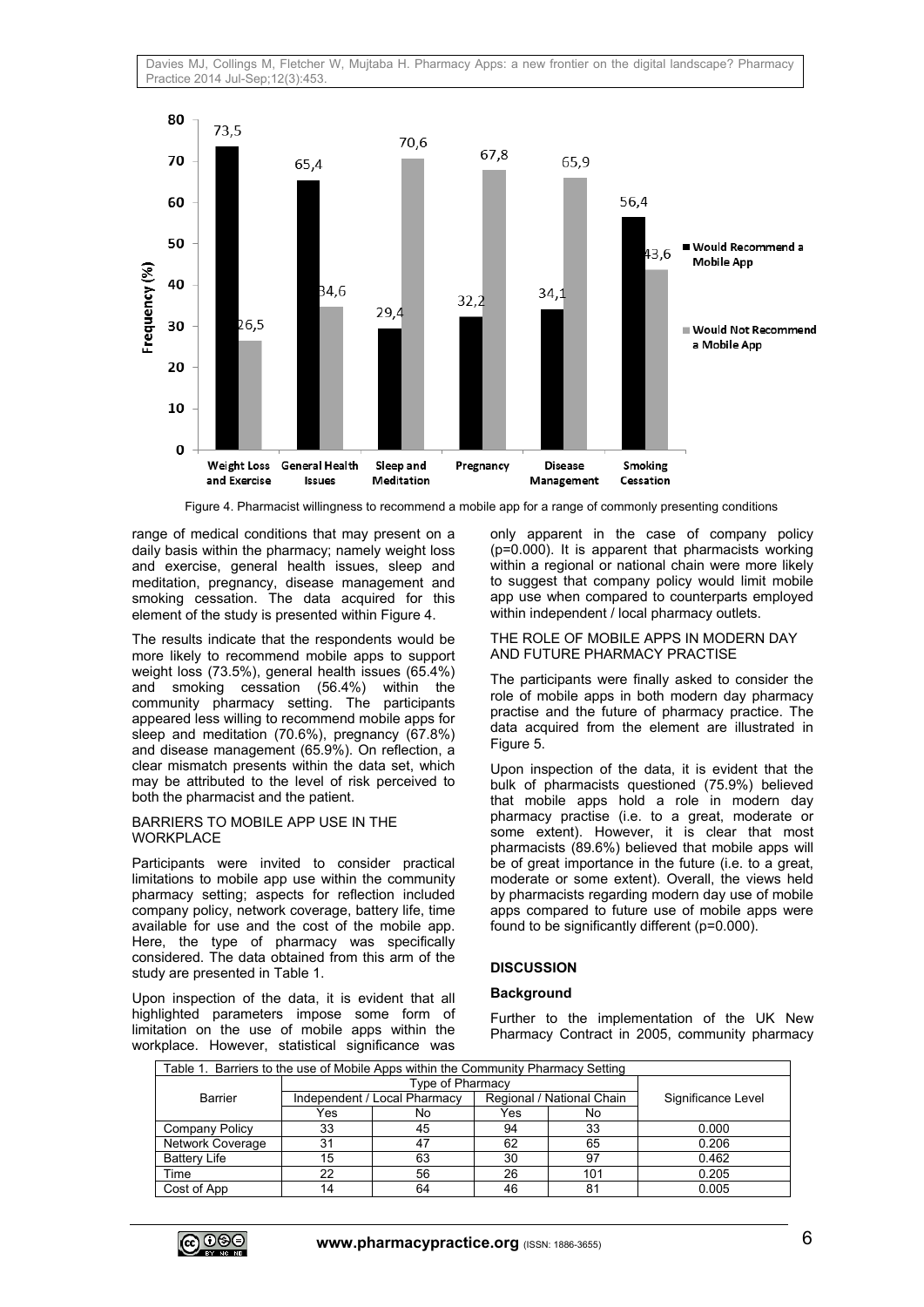

Figure 5. Pharmacist Opinion Regarding the Use of Mobile Apps in Modern Day and Future Practise

service models have changed significantly. Pharmacists practising within more developed countries (i.e. the UK and USA) now participate much more actively in delivering healthcare to the public. In a seemingly unrelated dimension, notable advances have been made within the field of mobile technology. The popularity of both smartphone and tablet devices has soared and as such this technology now appears to be feeding into modern day healthcare frameworks.

This preliminary study has considered the potential in combining these largely independent aspects in order to enhance the patient experience and health related outcomes within the community pharmacy setting. To date, limited research has been conducted to ascertain community pharmacist's perceptions relating to the use of mobile technology during service provision. With this technology market becoming an emerging force, exploration into the use of mobile apps in the field of pharmacy has never been more pertinent.

#### **Pharmacist Confidence with Mobile App Use**

In general, respondents indicated that they felt confident when using mobile apps. This finding may be ascribed to the way in which mobile devices have now become entrenched within society and the fact that it is highly likely that pharmacists would be proficient in using such platforms. Clearly, the level of confidence noted would enable the individual to derive maximum benefit from using a mobile app without it hindering daily workflow patterns. Here, the efficiency of use could facilitate decision making, aid in education and also expedite inter-individual communication, for example. With respect to those who did not express confidence when using mobile apps, opportunity exists to provide training (i.e. via workshops or tutorials) to improve understanding and competence, hence allowing for effective mobile app use in the workplace.

## **Mobile Apps as Pharmacy Reference Sources**

The majority of participants were in favour of using mobile apps as reference sources. A number of reasons exist to explain this finding including for instance ready access to sources of information at the touch of a fingertip. A benefit such as this may lead to reduced waiting times and improvements in the patient counselling process. Arguably, one of the key advantages of using mobile apps in the healthcare setting is the capacity to rapidly access the most up-to-date medical information to assist in patient care. For instance, clinical guidelines (i.e.  $NICE$  guidance $23$ ) may be updated regularly but a pharmacist may not be able to directly access to the most up-to-date information due to the static nature of a hard copy source.

With the majority of approved healthcare organisations within the UK now offering access to mobile apps NHS staff / private contractors may have access to relevant, up-to-date information at the point of care. $24$  This arrangement may offer the potential for staff to roam freely within the workplace without the hindrance of having to carry a hard copy reference source(s).

Although the availability of clinical guidelines and medical information does appear favourable, understandably a number of respondents revealed concerns regarding the use of unregulated mobile apps during service provision. In this regard, it is a reasonable expectation that healthcare staff require such software platforms to be robust, reliable and safe; given the litigious nature of society. To ensure effective uptake and use of mobile apps in community pharmacy, certified apps from either accredited external organisations or indeed the employer should be devised and established.

#### **Mobile Apps and Patient Consultations**

Overall, respondents were not overwhelmingly in favour of using mobile apps during patient consultations, a result that may be attributed to the

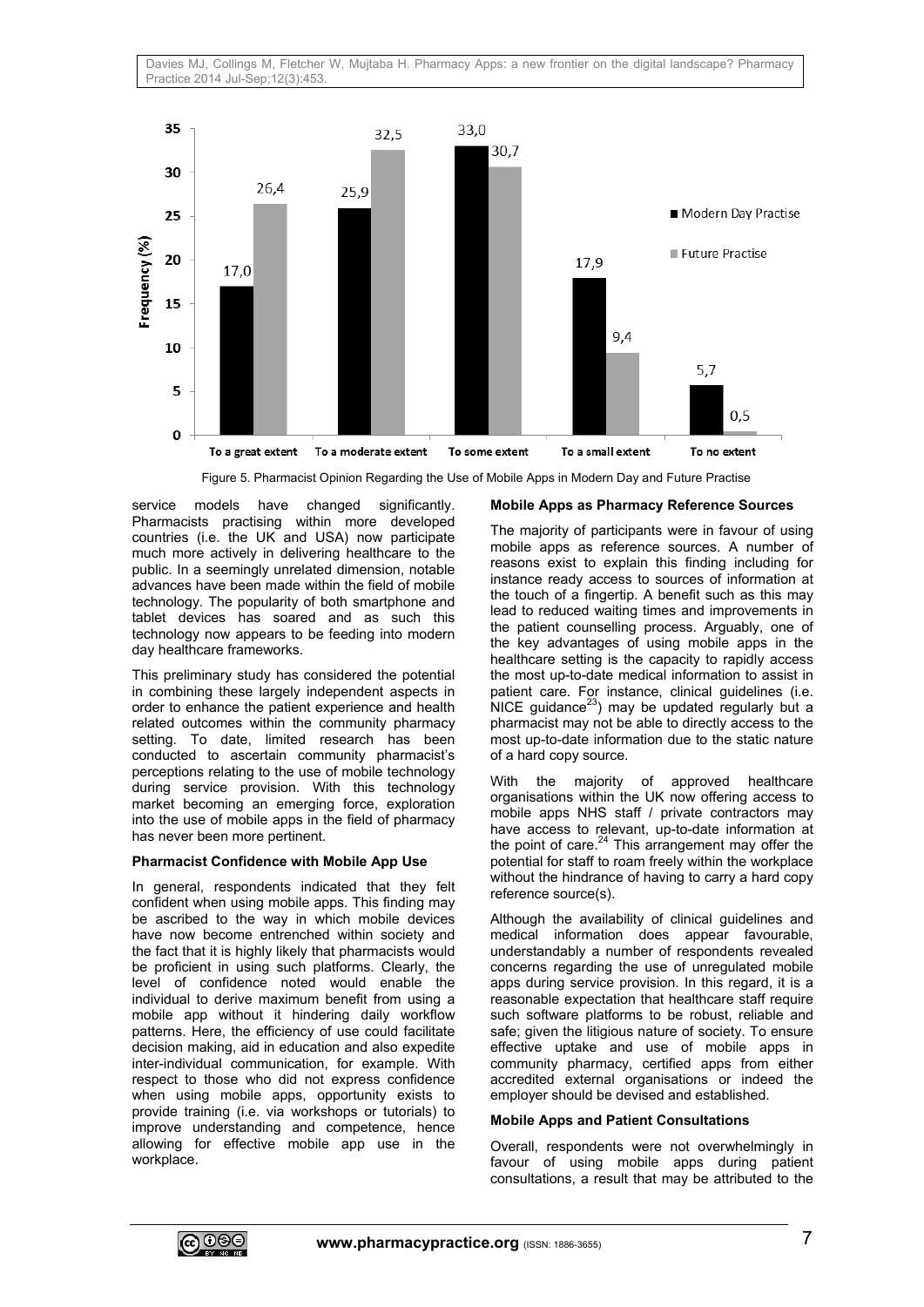pharmacist perception of how the patient identifies with the consultation process as a whole. During a typical consultation, a pharmacist would engage with the patient and discuss medical information tailored specifically to that patient. Should a mobile app supported on a personal smartphone be used at this juncture, the patient may hold a negative view and perceive the technology platform as an obstacle to communication.

We therefore suggest that the type of mobile platform (i.e. smartphone or tablet device) used during patient consultations is pivotal for acceptance. Clearly, a company owned tablet device would enable the pharmacist to project a professional appearance whilst minimising any obstacles during the consultation process. This device type would be suitable because it would offer an interactive route by which to learn about disease and related management, it could allow ready visualisation of medicines use (i.e. correct inhaler technique) and could allow the pharmacist to update medical records at the touch of a button.

An excellent example of a recently released mobile app for use during patient consultations is the Boehringer Ingelheim software package called 'COPD Exchange', which may aid the community pharmacist during chronic obstructive pulmonary disease  $(COPD)$  consultations.<sup>25</sup> It is approaches such as this that will enhance the patient experience within community pharmacy.

## **Mobile Apps in Healthcare Education**

#### PHARMACIST CONTINUING EDUCATION (CE) AND STAFF TRAINING

Respondents suggested that they would engage with mobile apps to support their continuing education (CE) and staff training. Undoubtedly, mobile apps offer the pharmacist potential to conveniently engage with healthcare education and allow for ease of recording entries; points never more important with current workloads in mind.<sup>4</sup> Overall, the use of such technology for CE purposes is fitting at this point in time as there is now increased emphasis placed on pharmacists to engage with lifelong learning and log the events on the General Pharmaceutical Council (GPhC) website, thus the easy access to such platforms would satisfy mandatory professional requirements.

However, perhaps one reason for the apparent reservation is the fact that pharmacists believe that CE would be best delivered by recognised or accredited training sessions and direct reference to the literature (i.e. journal articles). In this case, pharmacists may not consider mobile apps to be suitable for the sole purpose of CE and staff training. Indeed, we would fully support this view. Consequently, we suggest a balance be struck to enable effective use of mobile apps in lifelong learning or staff training. In this case, the pharmacist may attend training events and actively engage with training material, once complete mobile apps can be used consolidate taught material and record learning events. In the future we envisage mobile apps being routinely used to enhance pharmacists / staff learning experiences, and deepen levels of learners' engagement and collaboration within a digital learning environment. $^{26}$ 

#### PATIENT EDUCATION / SUPPORT

Those pharmacists surveyed indicated that they would promote mobile apps for weight loss and exercise, general health issues along with smoking cessation. However, the categories of sleep and meditation, pregnancy and disease management garnered limited support. The trend in the data may be linked directly to the level of risk perceived by the pharmacist. Risk can be defined as exposing someone to possible harm. $27$  Arguably, the most important role of a pharmacist is to safeguard patients and hence minimise risk associated with treatment regimens (i.e. adverse drug reactions / interactions).

The data suggest that pharmacists are more likely to recommend apps for 'low risk' conditions (i.e. smoking cessation) when compared to the more 'high risk' conditions (i.e. pregnancy). The results may be explained by the fact that mobile apps or alert mechanisms (i.e. SMS) for the more 'high risk' conditions hold potential to cause long term damage should they be incorrectly used or originate from an untrustworthy source. $29$  Pharmacists appear to be comfortable in recommending mobile apps for patients with conditions that do not have the potential of a sudden health decline. The finding aligns well with the work of Phipps and co-workers who consider the practice of pharmacy as 'sociotechnical' in nature, meaning that there are two sides to consider when considering risk in pharmacies (i.e. patient risk and the risk when providing pharmaceutical support).<sup>30</sup> The group clarifies that incorporating risk assessment into pharmacy practice is vital and pharmacists must be fully aware of the repercussions of their actions (i.e. those actions associated with mobile app use). We would argue that regulation is central to mobile app uptake. Should a mobile app receive accreditation then the pharmacist will be safe in the knowledge that it is fit for purpose and would then be more likely to recommend it to manage a range of commonly occurring medical conditions, due to the reduction in risk.

In terms of patient support, mobile apps may enhance the provision of more advanced services such as MURs and also guide the patient with complex medication regimens. During patient consultations tablet devices, for example, could enable access to up-to-date medical records at the touch of a button and also present educational material (i.e. videos) relating to medicine use (i.e. correct inhaler technique) or the medical condition they have in an interactive manner. Indeed, a study conducted by Strayer and co-workers in 2010 demonstrated that patients were mainly in favour of the use of tablet devices and related content during consultations with prescribers.<sup>31</sup>

In addition, apps may hold value in reminding the patient when to take their medication. In the UK hundreds of millions of pounds are lost each year as a result of medication wastage; a large proportion of

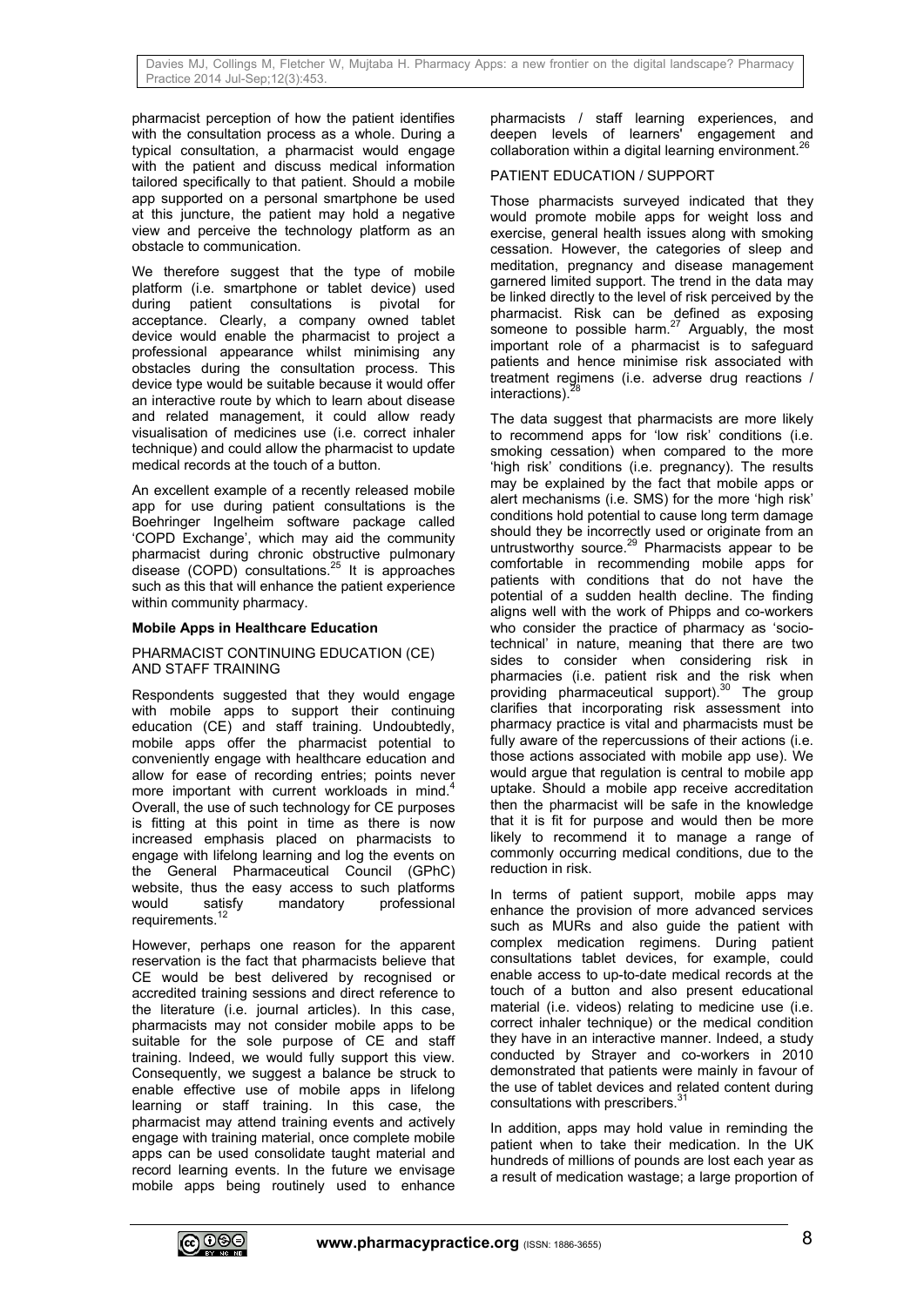this loss may be linked to patient non-compliance. $32$ Furthermore, it is estimated that a total of 7 million people missed scheduled hospital appointments, causing delayed treatment time to other patients and costing the National Health Service (NHS) millions of pounds. Clearly patient reminders sent via mobile apps present as an ideal route to minimise issues such as these. $33$  Indeed, programmes such as the Managed Appointment Reminder Service (MARS) aim to reduce the financial loss reported by the NHS. This particular service has successfully been piloted in The Hull and East Yorkshire Hospital.<sup>34</sup>

# **Barriers to Mobile Apps in the Workplace**

Respondents suggested that a number of issues (i.e. network coverage and battery life) restricted the use of mobile apps within the workplace. The data clearly indicate that company policy was the major limitation to mobile app use, which may be linked directly to the employer viewing mobile devices as distracting for the pharmacist.<sup>35,36</sup> Also, it is evident that the type of pharmacy in which a pharmacist practises holds a large impact on this element. For instance those individuals who work within independent / small local group pharmacy perceive the issue to be a minor problem, with the opposite true for counterparts employed in regional / national chains. Consequently, it is feasible to propose that if such policies remain mobile apps will have a limited role in the provision of healthcare to the public in the future.<sup>20</sup> In order to circumvent this issue, we propose mobile device management strategies should be implemented. $37$  Irrespective of the format of the pharmacy, all premises must be viewed as retail businesses that provide a clinically relevant, professional service.<sup>4</sup> To this end, the uptake of mobile apps within the community pharmacy setting would require thorough planning and evaluation. Here, we envisage the tailoring of mobile apps to the specific organisation(s) being the way forward to improving general acceptance.<sup>7</sup>

#### **The Suitability of Mobile App use in Modern and Future Practise**

Those pharmacists surveyed hold value in the use of mobile apps for both modern day practice and particularly future practice. It is interesting to consider, at this juncture, the UK population demographic and how may influence mobile app use within the community setting. The UK currently has an ageing population, with the number of elderly people set to double from 10 to 20 million by 2050.<sup>39</sup> At this point in time, the relatively large number of individuals described as the 'older generation' would be either unable or unwilling to use mobile apps to support their health needs.<sup>20</sup> However, the current 'younger generation' is much more likely to embrace the use of mobile apps in healthcare plans because they are accustomed to such technology. Over the course of time as the younger generation ages and naturally 'replaces' the current older generation, the use of apps as part of a treatment plan is much more likely to become prevalent. It is conceivable, therefore, that mobile apps may hold a central position in the future delivery of healthcare.

# **CONCLUSIONS**

In general, those pharmacists surveyed were in favour of mobile app use within the community setting. Although the participants expressed comfort in using mobile apps, several concerns were declared. Pharmacists alluded to the fact that mobile apps must be accredited to ensure the information provided is accurate and trustworthy. Concern was aired regarding the suitability of use of a mobile device during patient consultations. Company policy, as it stands at the moment, may indeed be a major stumbling block for the use of this technology. Undoubtedly, drawbacks such as these must be addressed to ensure effective uptake of mobile apps in supporting patient care.

We recommend further work be performed to better understand this field. To this end, it would be beneficial to probe the opinions held by both the public and service providers. To enable effective roll out, it is important to ensure that all parties involved with such technology are content. If a deeper understanding of current opinion surrounding the use of mobile apps in the community pharmacy is gained, scope exists to develop the technology accordingly and thus provide a promising new route by which to provide pharmaceutical care within the community setting.

# **ACKNOWLEDGEMENTS**

The authors would like to express their gratitude to all participants who took part in this study. Our special thanks go to Dr Phil Rowe for support during statistical analysis and LJMU for funding this research effort.

# **CONFLICT OF INTEREST**

None declared.

#### **APPS DE FARMACIA: UNA NUEVA FRONTERA EN EL PAISAJE DIGITAL?**

#### **RESUMEN**

**Antecedentes**: La tecnología de *smatphones* y *tablets* ha evolucionado rápidamente en el transcurso de los últimos años. Igualmente, la esfera de la sanidad está constantemente en desarrollo y esforzándose para incluir las nuevas formas de la tecnología para optimizar su funcionamiento. Están apareciendo muchas oportunidades para las aplicaciones de móviles (i.e., 'apps') en el sector de la salud.

**Objetivo**: este estudio considera si los farmacéuticos registrados en el Reino Unido (UK) creen apropiado el uso de apps de móviles durante la atención a la salud en el entorno comunitario.

**Métodos**: Después de la aprobación de ética de la Liverpool John Moores University (LJMU), el cuestionario de 30 ítems fue distribuido a los farmacéuticos registrados en UK que trabajaban en la ciudad de Manchester, Liverpool and Newcastle (n=600). Se formatearon las preguntas como escalas de Likert de selección múltiple o de tipo abierto. Cuando completaron y devolvieron los cuestionarios, se analizaron los datos usando frecuencias simples, tablas de contingencia y métodos no paramétricos en el SPSS (v18).

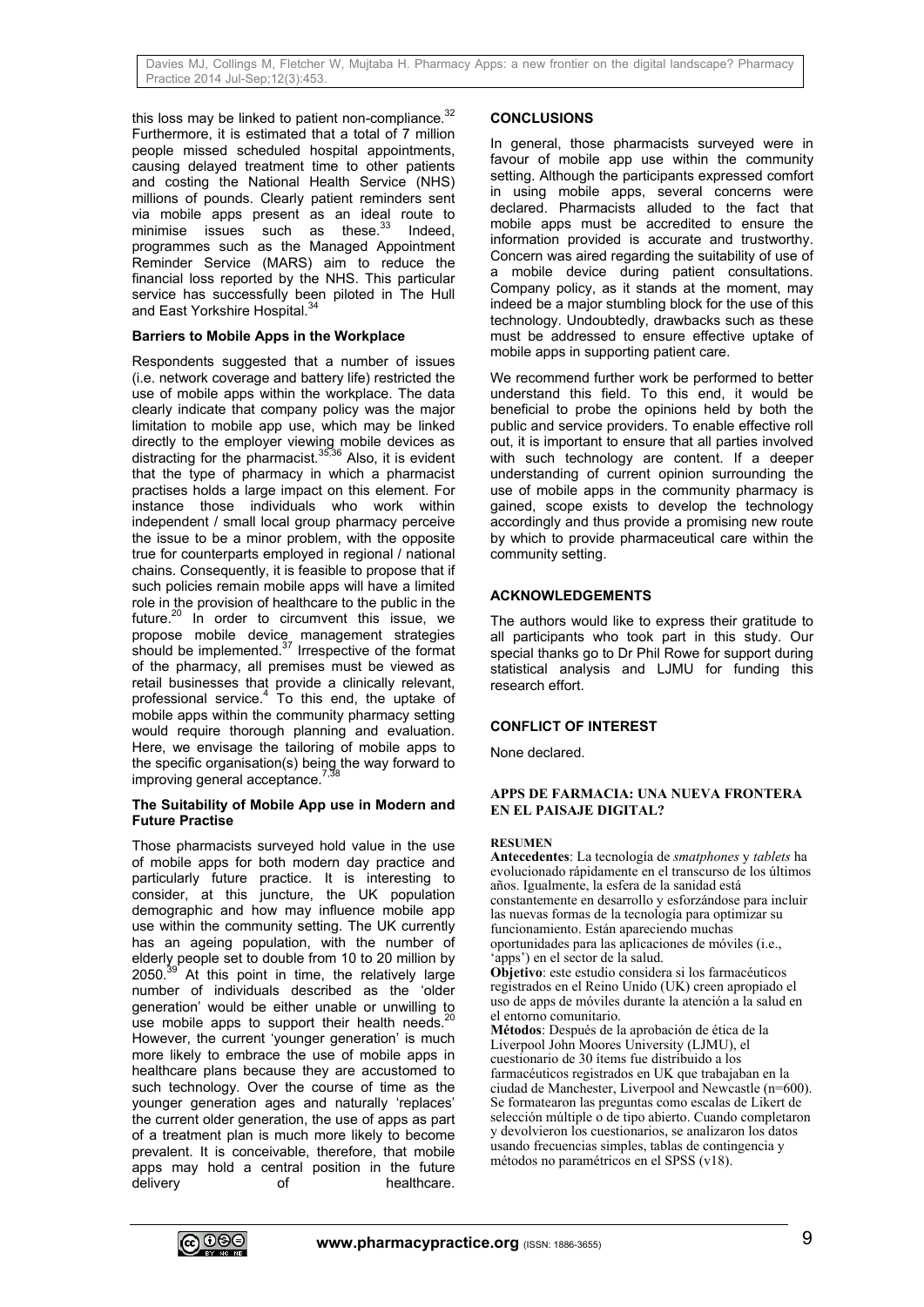Davies MJ, Collings M, Fletcher W, Mujtaba H. Pharmacy Apps: a new frontier on the digital landscape? Pharmacy Practice 2014 Jul-Sep;12(3):453.

**Resultados**: La mayoría de los respondentes (78,4% de 211 participantes) confirmaron que sentían confianza cuando usaban apps de móviles en sus plataformas tecnológicas. En general, las apps de móviles eran percibidas como útiles para facilitar la consulta con el paciente (55%) y apoyar la educación sanitaria (80%). La principal barrera para el uso de apps de móviles en el lugar de trabajo era la política de la compañía, lo que resultó significativo en el caso de cadenas de farmacias regionales / nacionales (p<0,001). Los farmacéutico aludieron al hecho de aunque las apps de móviles demuestran un potencial en la práctica diaria moderna, tendrán mayor impacto en el futuro (p<0,001). **Conclusión**: Los datos indican que aunque los farmacéuticos son favorables a las apps de móviles en la

atención sanitaria, determinados factores (i.e., riesgo, política de compañía y falta de reglamentación) pueden impedir su uso en la práctica diaria moderna. Claramente, deben afrontarse las limitaciones de la tecnología para maximizar su beneficio en los sistemas sanitarios. Los farmacéuticos sugieren que, a medida que las generaciones más jóvenes crezcan, las aplicaciones de móviles serán un método más aceptado para la atención sanitaria en mayores poblaciones.

**Palabras clave:** Teléfono Móvil; Ordenadores de Bolsillo; Farmacéuticos; Práctica Profesional; Reino Unido

# **References**

- 1. Konschak C, Davaloor R. Mobile Applications in Healthcare. White Paper. 2011;(1):1-5.
- 2. The UK Mobile Phone Blog. How Many Apps for Smartphones in 2012. http://blog.mobiles.co.uk/app-reviews/howmany-apps-2012/ (Accessed 12th October 2012).
- 3. Aleksey Sukhanov. What is an App? http://ipad-applications.neiia.com/article/222/what-is-an-app/ (Accessed 18th October 2012).
- 4. Davies MJ, Fleming H, Jones R, Menzie K, Smallwood C, Surendar S. The inclusion of a business management module within the master of pharmacy degree: a route to asset enrichment? Pharm Pract (Granada). 2013;11(2):109-117.
- 5. Department of Health. Maps and Apps. http://mapsandapps.dh.gov.uk/2012/03/02/video-andrew-lansley-speaks-at-the--event/ (Accessed 17th October 2012).
- 6. BNF 63: British National Formulary 63. London: British Medical Association & Royal Pharmaceutical Society of Great Britain; 2012.
- 7. DeArment A. Tablets, Mobile Apps Transform Pharmacy. Drug Store News. 2011;33(16):38.
- 8. Wangberg SC, Arsand E, Andersson N. Diabetes Education via Mobile Text Messaging. J Telemed Telecare. 2006;12(Suppl 1):55-56.
- 9. Cai YY, Cao D, He XH. Wang QX. Continuous Glucose Monitoring System Based on Smart Phone. Procedia Eng. 2012;29:3894-3898. doi: 10.1016/j.proeng.2012.01.590
- 10. Kim B. Ball M. Mobile Use in Medicine: Taking a Cue from Specialized Resources and Devices. The Reference Librarian. 2010; 52: 57-67. doi: 10.1080/02763877.2011.521733
- 11. General Pharmaceutical Council (GPhC): http://www.uptodate.org.uk/PlanandRecord/version4/PlanandRecordVersion14CompleteGuidancePack.pdf (Accessed 18th October 2012).
- 12. General Pharmaceutical Council (GPhC): http://pharmacyregulation.org/ (Accessed 18th October 2012).
- 13. James D. Addressing the Continuing Professional Development Needs of Community Pharmacists. Pan Thames Conference Abstracts. 2002;13:189-205.
- 14. Rouse MJ. Continuing Professional Development in Pharmacy. Am J Health Syst Pharm. 2004;61(19):2069-2076.
- 15. Learning and development: http://www.bootsuk.com/Corporate\_Social\_Responsibility/Workplace/Training\_and\_development.aspx (Accessed 6th February 2013).
- 16. Haffey F, Brady RR, Maxwell S. Smartphone apps to support hospital prescribing and pharmacology education: a review of current provision. Br J Clin Pharmacol. 2014;77(1):31-38. doi: 10.1111/bcp.12112
- 17. Centre for Pharmacy Postgraduate Education (CPPE). Useful Apps for Pharmacy: http://www.cppe.ac.uk/News/Article.asp?articleID=290&ID=78 (Accessed 6th February 2013).
- 18. Brock TP, Smith SR. Using digital videos displayed on personal digital assistants (PDAs) to enhance patient education in clinical settings. Int J Med Inform. 2007;76(11-12):829-835.
- 19. Dayer L, Heldenbrand S, Anderson P, Gubbins PO, Martin BC. Smartphone medication adherence apps: potential benefits to patients and providers. J Am Pharm Assoc (2003). 2013;53(2):172-181. doi: 10.1331/JAPhA.2013.12202
- 20. Hersh W. Health care information technology: progress and barriers. JAMA. 2004;292(18):2273-2274.
- 21. Smith JS. Jones RP. Medical Applications: The Future of Regulation. Bull R College Surg Engl. 2012;94(1):12-13.
- 22. Aungst TD. Medical applications for pharmacists using mobile devices. Ann Pharmacother. 2013;47(7-8):1088-1095. doi: 10.1345/aph.1S035
- 23. National Institute for Health and Clinical Excellence (NICE): http://guidance.nice.org.uk/ (Accessed 6th February 2013)
- 24. E-Health. NICE launches BNF smartphone app: http://www.ehi.co.uk/news/ehi/7824/nice-launches-bnf-smartphone-app (Accessed 16th February 2013).
- 25. PM Group Worldwide Ltd. Boehringer Launches COPD Patient Consultation App for HCPs. http://www.pmlive.com/blogs/digital\_intelligence/archive/2013/january/boehringer\_launches\_copd\_patient\_consultation app\_for\_hcps (Accessed 20th March 2013).
- 26. BMC Medical Education. Wikis, Blogs and Podcasts: A New Generation of Web-based Tools for Virtual Collaborative Clinical Practice and Education: http://www.biomedcentral.com/1472-6920/6/41 (Accessed 20th March 2013).